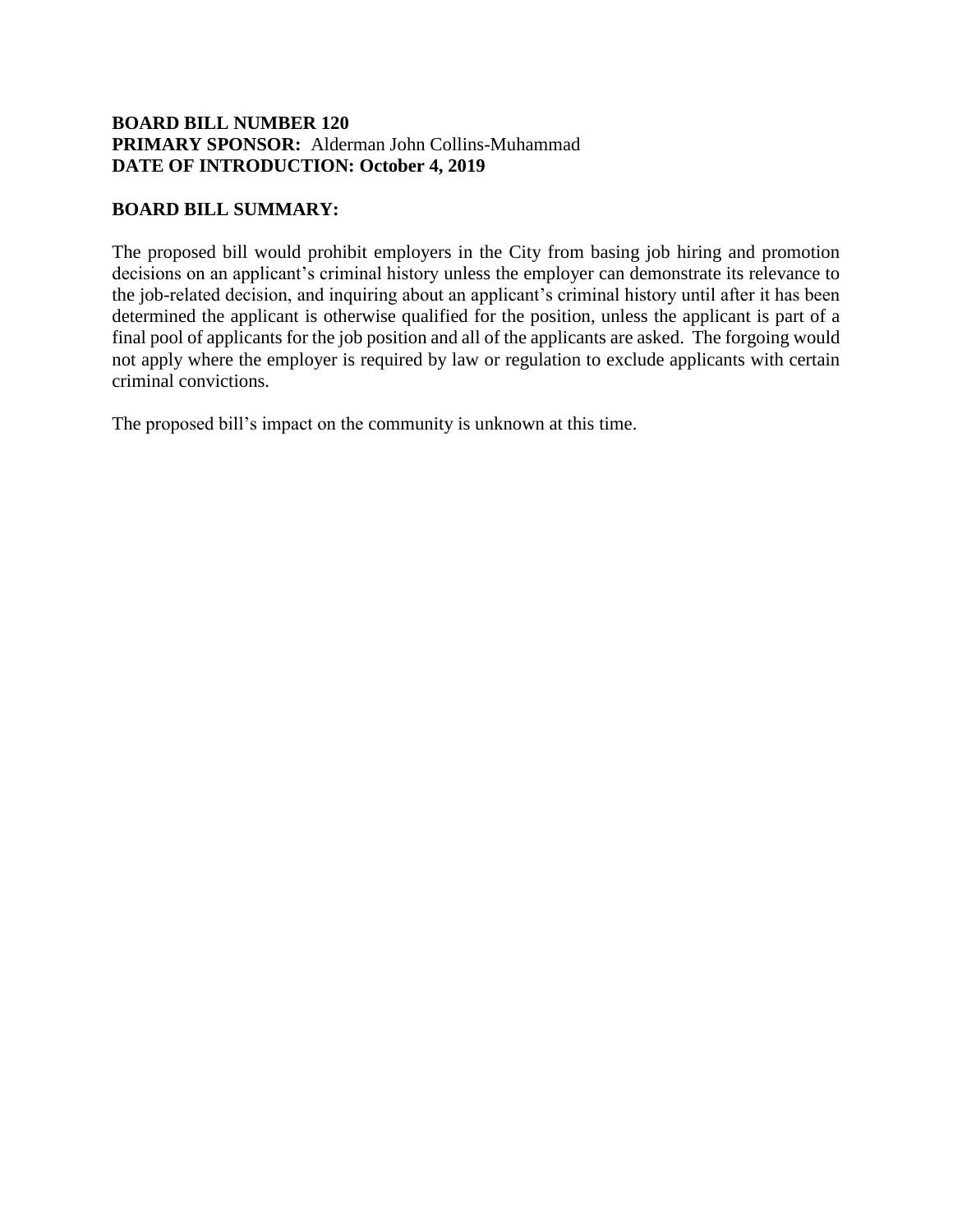## **BOARD BILL NO. 120 INTRODUCED BY: ALDERMAN JOHN COLLINS-MUHAMMAD/ALDERWOMAN MARLENE DAVIS**

| $\mathbf{1}$   | An ordinance prohibiting employers in the City of St. Louis from basing job hiring or               |
|----------------|-----------------------------------------------------------------------------------------------------|
| $\overline{2}$ | promotion decisions on an applicant's criminal history, unless the employer can demonstrate         |
| 3              | its relevance to the employment related decision, or where employers are required to exclude        |
| 4              | applicants with certain criminal convictions due to local, state, or federal law or regulation; and |
| 5              | prohibiting employers from inquiring about a job applicant's criminal history until after it has    |
| 6              | been determined that the job applicant is otherwise qualified for the job position, or the job      |
| 7              | applicant is a part of the final pool of candidates from which the job position will be filled and  |
| 8              | all of the applicants in the pool are asked.                                                        |
| 9              |                                                                                                     |
|                |                                                                                                     |
| 10             | BE IT ORDAINED BY THE CITY OF ST. LOUIS AS FOLLOWS:                                                 |
| 11             |                                                                                                     |
| 12             | <b>SECTION ONE.</b>                                                                                 |
| 13             | A. Except as provided in subsection B of this Section, in the City of St. Louis it shall be         |
| 14             | unlawful:                                                                                           |
| 15             | (1.) For an employer to base a hiring or promotional decision on a job applicant's                  |
| 16             | criminal history or sentence related thereto, unless the employer can demonstrate that              |
| 17             | the employment-related decision was based on all information available including                    |

Page 1 of 2 Board Bill Number #120 Collins-Muhammad October 4, 2019